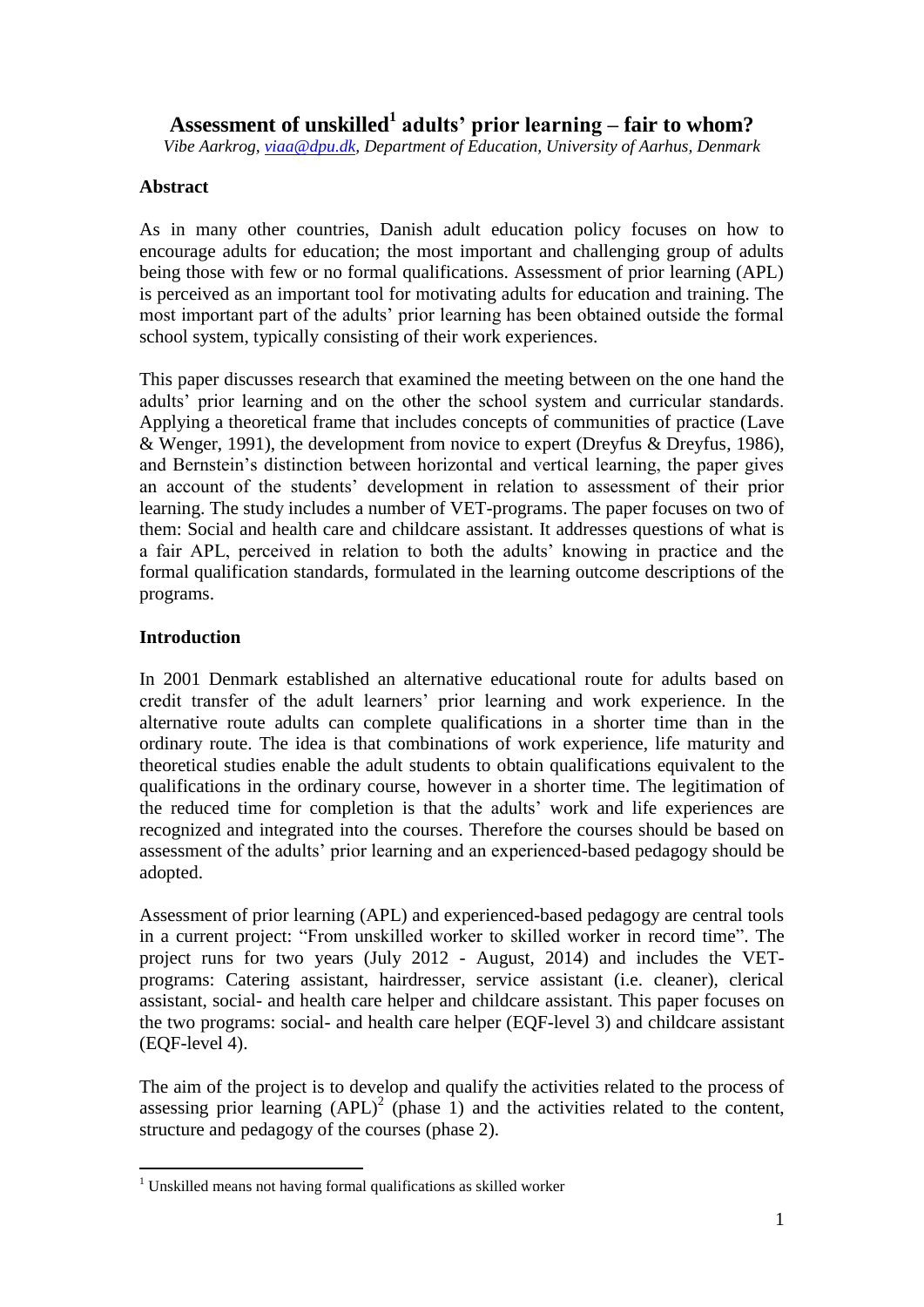The project includes an action research project. The research project combines studying practice in phase 1 and 2 with supporting the development of practice in the two phases. Thus the researchers will regularly present their results in seminars for the participating VET colleges in order to inspire for further development.(Author, 2013)

This paper focuses on the preliminary research results in relation to APL.

## **Literature review**

1

In the anthology "Re-theorising the Recognition of Prior Learning", the articles represent a broad scope of issues related to APL that are relevant in relation to this paper, e.g. the meeting between the learner"s practical experiences and the knowledge specifications in the curricula of particular programs, the criteria for assessing prior learning and the significance of situated knowledge in relation to APL (Andersson & Harris, 2006).

APL is well-developed in the Nordic countries; however mostly within VET, the tendency being that within further education the APL is used for providing access to further education whereas in VET APL is also a tool for credit transfer and reduction of study time (EVA, 2010 a). The focus in this paper is on credit transfer and reduction of study time.

The alternative adult education system with a focus on APL and experienced-based pedagogy reflects research-based results about formally unskilled adults" motivation for learning and learning intentions. The results show that the adults emphasize that education should not only be relevant to the adults" working life but also transferable into their daily work practice (Kyndt et al, 2013, a). Another study shows that recognition of prior learning and accreditation of prior learning play a decisive role in motivating for learning and matching the individual learner"s perception of his/her competences to career plans [\(Pegg 2013\)](#page-10-0). These studies raise the central questions in relation to the project "From unskilled worker to skilled worker in record time": is the assessment of the adults' prior learning fair in the sense that the adult learners actually feel acknowledged for their prior learning? And do the adult learners perceive coherence between the course and their work life?

These questions are treated in another article in which it says: *'Relevant is the key word'* (Cooper & Harris, 2013, p. 453). The article argues that APL might be tied more to the involved learners' perception of relevance than to the actual knowledge, skills and competences in the program. The issue of relevance is central, as the purpose of APL is to secure a fair recognition of the students" competence. One of the main challenges is how the APL fairly balances the adults" real competences and the learning outcome descriptions of the programs (EVA 2010, b). The adults' experiences and competences are context dependent, related to specific job functions in specific enterprises. The national learning outcome descriptions of the VET-

 $2 \text{ Recognition of prior learning (RPL) signifies that the students should not only be assessed but also.}$ recognized for their competences. In this paper the understanding is that APL is based on RPL: you recognize the adults" prior learning and assess the value of the learning in relation to the formal qualification standards.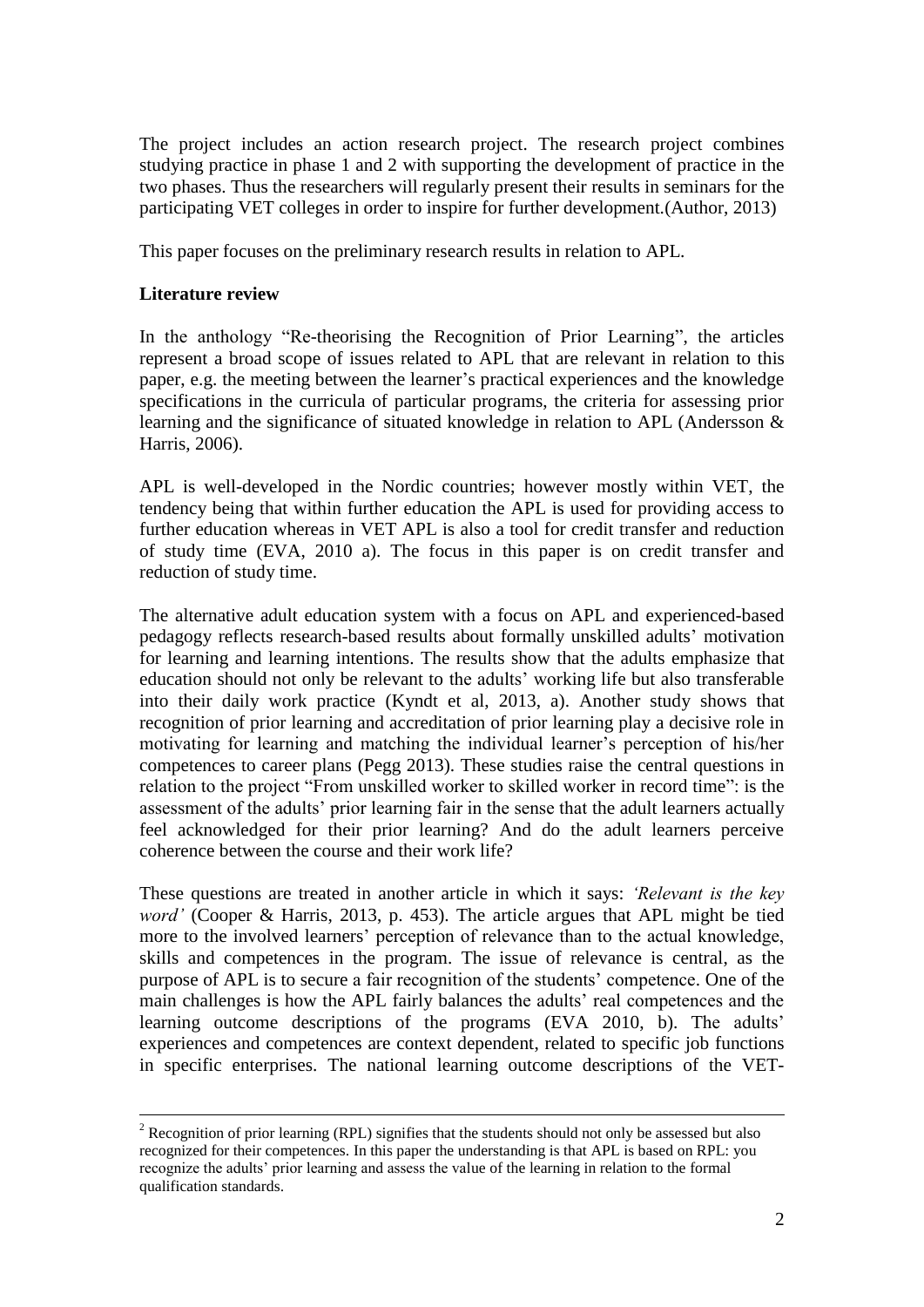programs reflect the qualifications needed across the various jobs within the current trade or industry.

Research shows that the type of knowledge and the disciplinary context of the program influence APL, as well as the persons involved in planning and performing the assessment [\(Cooper & Harris, 2013\)](#page-9-0). Likewise the preliminary results of the research project show clear distinctions between APL in the commercial programs respectively and APL in the technical and social and health care programs. The commercial programs strongly focus on book-learning, and the adults" prior learning is measured against the book-learning standards in the curricula. In the technical and social and health care programs the focus is both on the practical tasks and on booklearning. The consequence is that in the commercial program APL is a written test and interview, whereas in the technical and social and health care programs APL combines the students" practical performances with interviews.

The significance of the type of knowledge and the disciplinary context has inspired for highlighting three factors in this paper. *The first factor concerns the meeting between different forms of knowledge.* It is the meeting or perhaps even clash between procedural and declarative knowledge; the students carry procedural knowledge or knowing how from practice, whereas school-based education acknowledges declarative knowledge, knowing that. The learning outcome discourse, which currently dominates European educational policy, has somewhat changed the focus from declarative to procedural knowledge; however this shift might not yet have been totally adopted into the schools. Another way of conceptualizing the distinction is to adopt the Bernstein categories "horizontal discourse" which is connected to local and informal everyday life and "vertical discourse" which refers to general, formal, and codified practice (Bernstein, 1999). APL is about recognizing the degree of relevance of locally obtained experiences.

*The second factor concerns the context of APL*. According to Danish research on APL it is difficult to document and assess competences in another context - typically a school setting - than the context in which the competences have been developed, (typically a work place) [\(Nistrup,](#page-10-1) 2010). As competences are tied to specific situations, one argument is that APL only gives a fair impression of the student"s prior learning, when the student is allowed to demonstrate his or her competence in these specific situations. However, another argument is that APL is about testing locally developed competences in new situations in order to state whether the persons' competences comply with the qualifications required to work within the entire trade or industry.

*The third factor concerns the persons involved in the APL, including the persons* accomplishing the recognition - typically guidance counselors or teachers - and the students who want their competences recognized and accredited. The Danish study mentioned above showed that the students are worried about reducing their study time too much as a result of the APL, partly due to the course structure: the students will have to complete the courses in modules and thereby lose the social security of belonging to a school class, and partly because the students fear that they will not learn enough (ibid). In another study, it was concluded that low skilled workers primarily relate learning to formal learning settings [\(Kyndt et al., 2013,](#page-9-1) b) The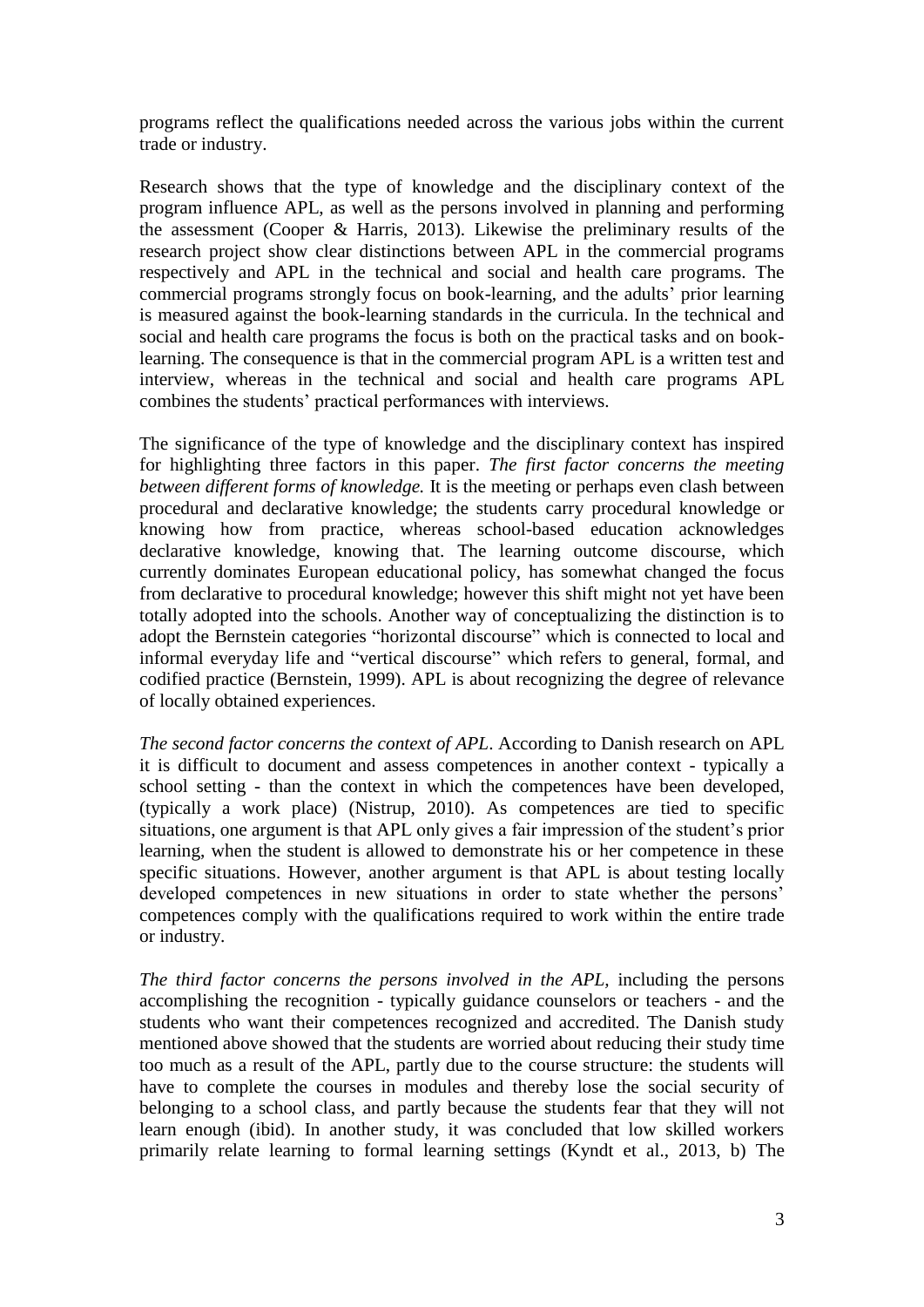consequence of this may be that low skilled students do not perceive their work-based competences to be valuable and creditable.

## **Research method**

*The research question is:* How does the process of APL influence the adult students' perceptions of their competences and their needs for education and training?

The assumption is that due to the hegemony of school-based education and academic learning over practice-based learning and experiences, the students will gradually experience a loss of expertise and devalue their experiences and competences as they are being adopted into the school community of practice.

*The theoretical frame* includes Jeanne Lave and Etienne Wenger's theory about the learning and socializing processes in communities of practice (Lave & [Wenger 1991\)](#page-9-2). According to this theory, the newcomer in a community of practice gradually moves from being a peripheral member to becoming a full member of the community of practice by imitating the old timers" way of performing in the community and accomplishing more and more complicated tasks. The setting for this socializing process is normally a workplace where the newcomers are employees or trainees. In the current case the adult students are assessed by teachers in a VET college, where they are going to qualify for a skilled position after the assessment of their prior learning; the students are not to become teachers like the old timers. However, the theoretical framework is useful for understanding the need for belonging and being accepted in a community of practice.

Furthermore the theory about the development from novice to expert [\(Dreyfus &](#page-9-3) [Dreyfus 1986\)](#page-9-3) is used to discuss the distinction between intuitive tacit and context dependent knowledge and the explicit context independent knowledge. Although the adults do not have the formal qualification as skilled worker, they perceive themselves to be expert practitioners within their fields when they arrive at the school for the APL. The assumption is that the expertise of the intuitive thinking expert is challenged in the encounter with the school community of practice that demands the experts be able to formulate their tacit and intuitive knowledge. This demand seriously questions the students' perception of themselves as experts: through APL the students gradually regress to the novice level.

# *Data*

In the programs for social and health care helper and child care assistant, the process of APL combines course activities with interviews with the students. The APL takes place at a VET college that offers APL as well as courses that qualify both for social and health care helpers and childcare assistants. In order to provide a frequent enrollment and a rentable number of students, the assessment course and interviews of both types of students (social and care helper and childcare assistant) take place in the same classroom. The assessment takes five days for social and health care helpers and 10 days for childcare assistants, due to the fact that the childcare assistant program includes more competences and competences at a higher level than the program for social and health care helper.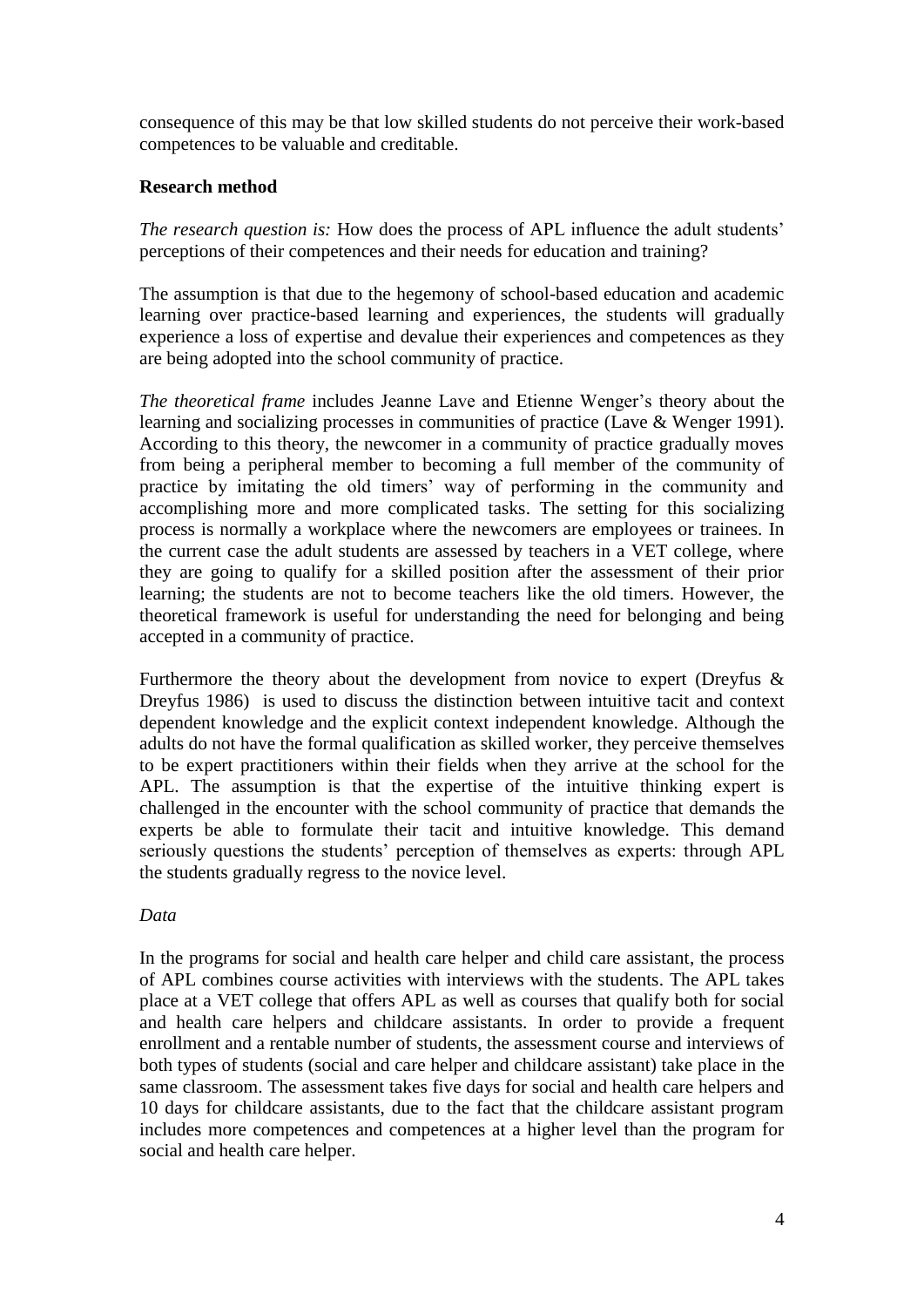The paper is based on the following empirical data:  $3$ 

- 1. Observations of the APL process (duration two hours each time) for one group of students. The groups typically consist of 10-15 students. The observations focus on how the teachers support the students to relate and/or demonstrate their skills and competences.
- 2. Interviews with three teachers who assess the students: The purpose is to learn about the teachers" arguments for the assessment procedures and about how the teachers estimate the value of the students' prior learning.
- **3.** Interviews with three students. The purpose is to learn about the students" perceptions of the assessment procedure and about how the assessment influences the students' motivation for education and training.

### **Findings and discussion**

 $\overline{a}$ 

APL in this VET college for the social- and health care and child care programs takes place in one of the college classrooms, which has been equipped with artifacts from childcare institutions and old people"s homes. The teachers are concerned that the students should feel welcome and that they from the first day should experience school as a friendly place with no references to their earlier and often more traditional experiences with school.

Based on the observations, the APL course can be divided into three types of activities: 1.The students describe a typical day in their workplace, 2.The students demonstrate their knowledge, skills and competences and 3. The students are interviewed by the teachers about their experiences and competences. Activities 2 and 3 intertwine.

#### *The students describe a typical day in their workplace*

In the teacher interviews the teachers emphasize that they plan a comfortable start for the students by asking the students to draw the rooms of their respective workplaces on a sheet of paper. The purpose is that the students should talk about how they accomplish tasks in their workplace on a typical day.

After a couple of hours the teachers organize groups of 3-4 students and one teacher. The students have placed their drawings on the table, and the drawings serve as a kind of anchor for their presentation and for their workplace identity; the students take turns telling about their typical day. The notes from the observation of the first day show that the benefit of this is that the students interchange experiences from their workplaces. In that way they learn about each other and gather inspiration in relation to their own job.

The teachers take notes from the students' narratives and occasionally ask the individual student to commit herself for a demonstration of a specific task in one of the upcoming days.

<sup>&</sup>lt;sup>3</sup> The data collection for the entire project is in progress and will include observations of three groups of students and interviews with 15 students. The three students referred to in this paper was part of the first data collection. In the light of the current data collections these three students seem to represent the scope of students.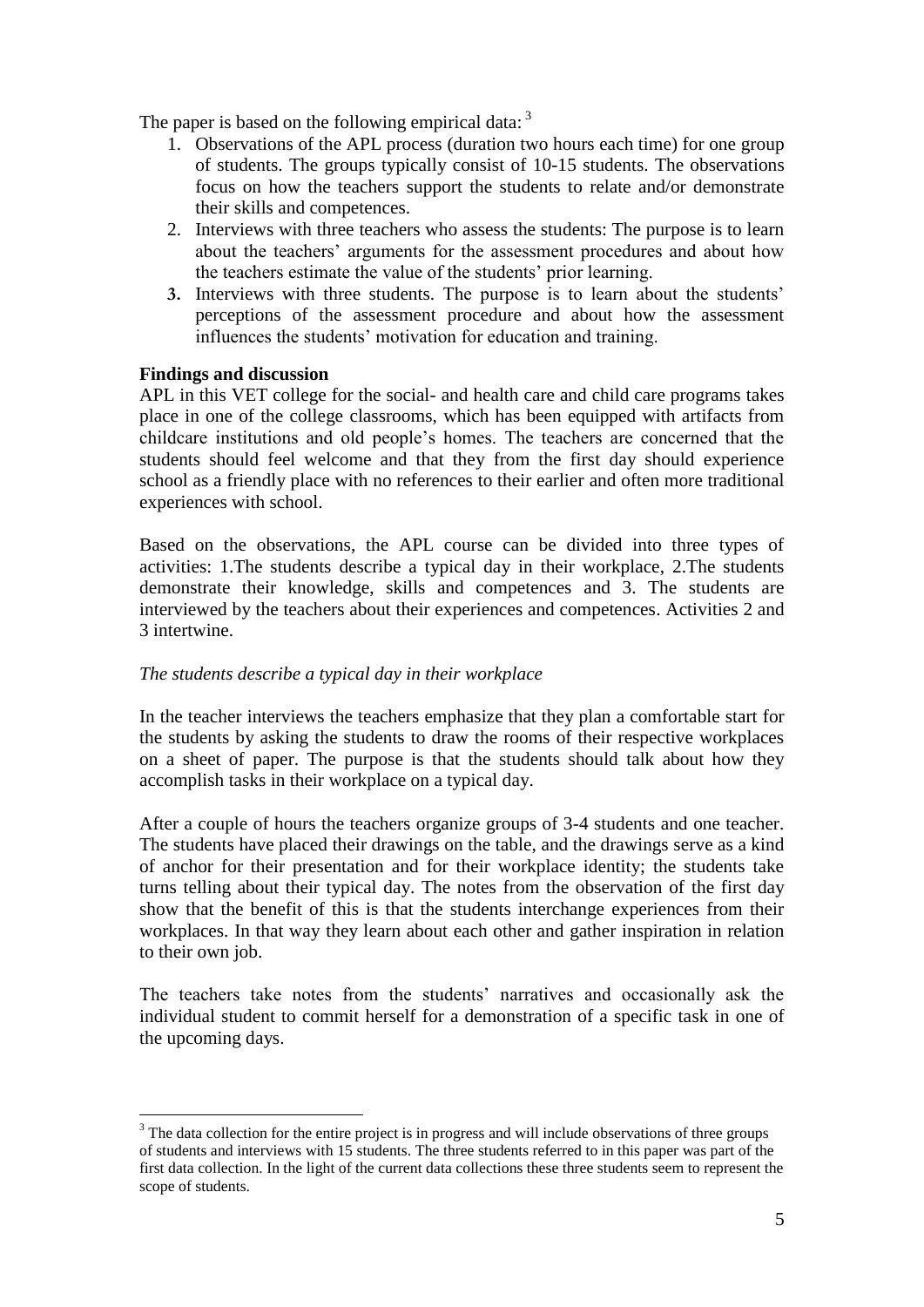On the first day the teacher mainly sticks to questions about the students' performances in their workplaces, showing curiosity towards their experiences and competences. This makes the students feel that they contribute with interesting information and in general they begin to relax.

In a theoretical perspective the students feel accepted for the community of practice in their workplace and for the expertise that they have developed there. The interviews with the students show that it is important for them to be acknowledged for their expertise. This is partly due to the insecurity they experience having been put in new surroundings and partly due to the fact that the course "From unskilled worker to skilled worker in record time" indicates that the students' former experiences are valuable. Social and health care helper student A says: *I think that I know all the necessary things to perform in the old peoples' home where I work. She actually feels* so confident about her skills that she could teach the other students the right way to perform: *I feel like advising the other students when I can hear that they do something wrong in their workplaces*.

#### *The students demonstrate their knowledge skills and competences*

Due to the fact that the professions include much interaction with children, patients or residents, demonstration of a task often takes place as a role play, in which some of the fellow students participate e.g. as children in a kindergarten, residents in an old people"s home, or colleagues in one of the workplaces. The activity includes a discussion of the task or situation that has been demonstrated. When the demonstration is organized as a role play the teachers participate as "actors". The teachers also lead the discussion afterwards.

The role play is perceived as a challenge for the students for several reasons: many of them do not like to act; role play does not live up to their expectations about learning in a school (even though they often have bad experiences from school); and most importantly, role play is a simulated situation which does not entirely give credit to their work experiences.

The childcare assistant student says: *I do not vote for this kind of learning where you play roles. It is just not me. It is more than hard for me just to be me, which makes it difficult to play four years old Belinda. Role play is not an opportunity to show your daily working life; the teachers cannot see my closeness with the children.*

Role play puts a distance to the students' work life exemplified by social and health care helper B, who talks about the practical issues in relation to simulation: *When we do not have the tools and aids we use at work we simulate using them. Instead of an ostomy pouch we will use a plastic bag. However if someone has not worked with ostomy pouches they cannot really see how you use them*. The students thus feel that in simulations they cannot demonstrate skills and competences satisfactorily. Social and health care helper student A says: *I had expected that they would visit me in the old peoples' home and observe me performing there. At school you are a little nervous; I cannot demonstrate everything. I had to pull the teacher aside to tell her what I really know.* This corresponds to the experiences that social and health care helper student B has had: *It would be perfect if you could be tested in real life situations; here you have to play which may make you shy*.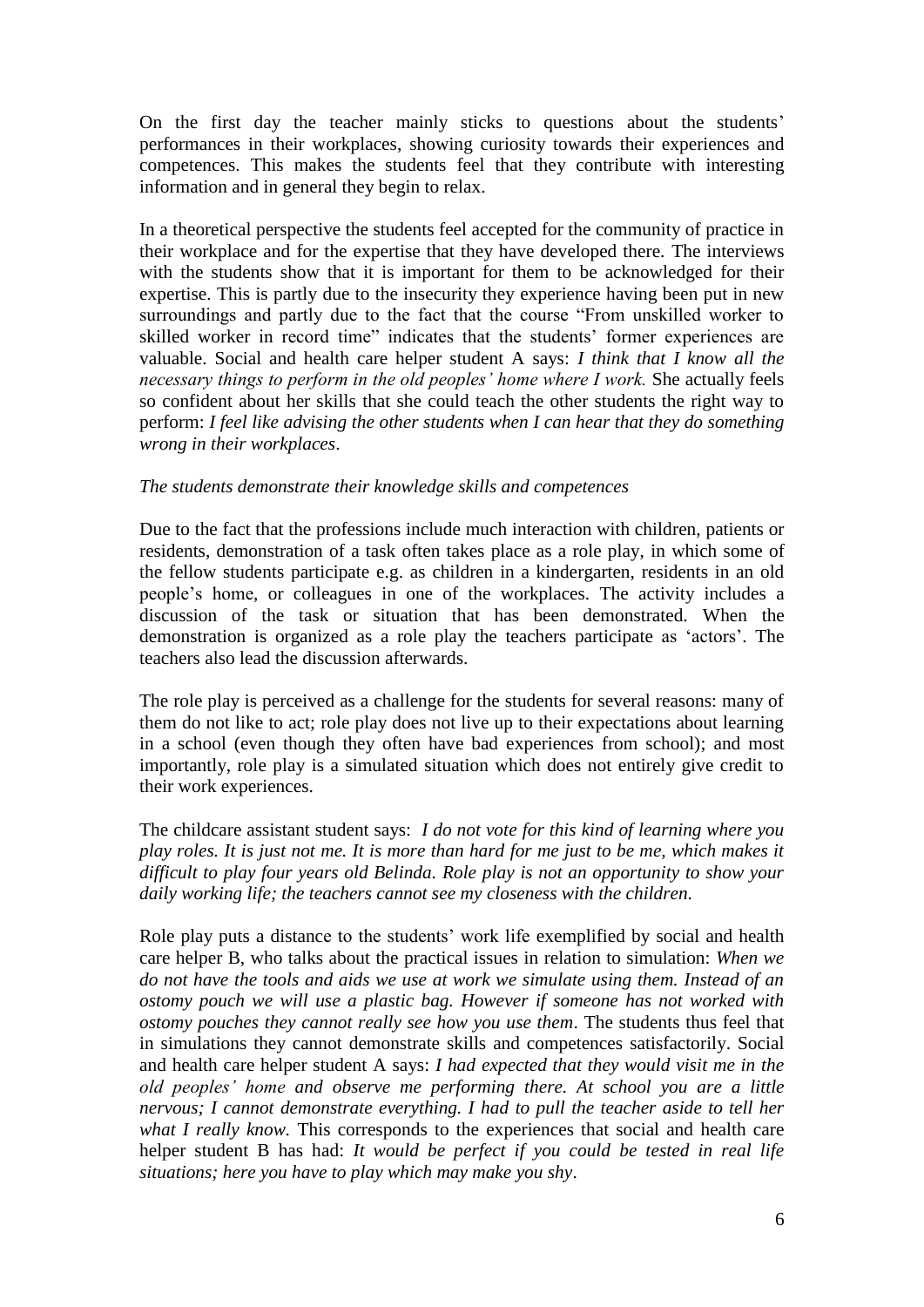The students gradually acknowledge that they have to be able to formulate their competences in order that they are recognized: *I had to pull the teacher aside to tell her what I really know.* The demand for formulation divides the students into two groups: the students who are able to narrate their skills and competences and the students who are not skilled narrators. Social and health care helper student B says: *Personally I think that they (the teachers) can figure out my competences; however I am also the kind of person, who opens my mouth and argues. For others something might be lost because they cannot express themselves*.

Formulation is the central tool in the recognition and assessment of prior learning, and the students" initial experiences of being experts are challenged when they sense that they will need to be able to formulate their competences. The interviews show that the students feel as novices when it comes to formulations, and their ideas about school as an academic community of practice are confirmed.

This becomes more evident as the teacher asks questions in relation to the role play. The teachers" questions can be divided into what/how or why questions. The what/how questions bring out the students' performance and includes factual questions, the why questions prompt the students' reflection on their performance.

*An example from the observation:* A child care student has brought along three dish towels, which she places on the floor. On the first dish towel she spreads flour, on the second oatmeal and on the third cornflakes. She asks the students and the teachers to take off their shoes and walk from dish towel to dish towel sensing the feeling underneath their feet. One of the teachers decides to play an unwilling child who does not want to participate. The student chooses to let this "child" observe what the other "children" do.

One of the teachers asks the student factual questions: Who has invented this activity? How many children participate in this normally? The teacher also checks on the student"s ability to adapt to unexpected events or challenges: What do you do, if a child does not want to participate in the activity?

The teacher continues with more complex questions: Why do you go through this activity with the children? Why is this activity beneficial for the development of the children"s senses? Do you know of any other means to train and develop the children"s senses?

The student is able to answer the first group of questions, which are all closely tied to the specific activity. However it is hard for the student to answer the second type of questions; she is not able to reflect on her actions neither to connect the concrete actions to theory about the development of children"s senses. The student is not able to perceive the activity as an example of stimulating children"s senses. Thus the student is challenged not only because it is difficult for her to verbalize her performance but also because she represents a horizontal discourse, which means that she is not able to connect segments to other segments or to overall principles. She lacks the ability of coherent, systematic thinking that characterizes the vertical discourse.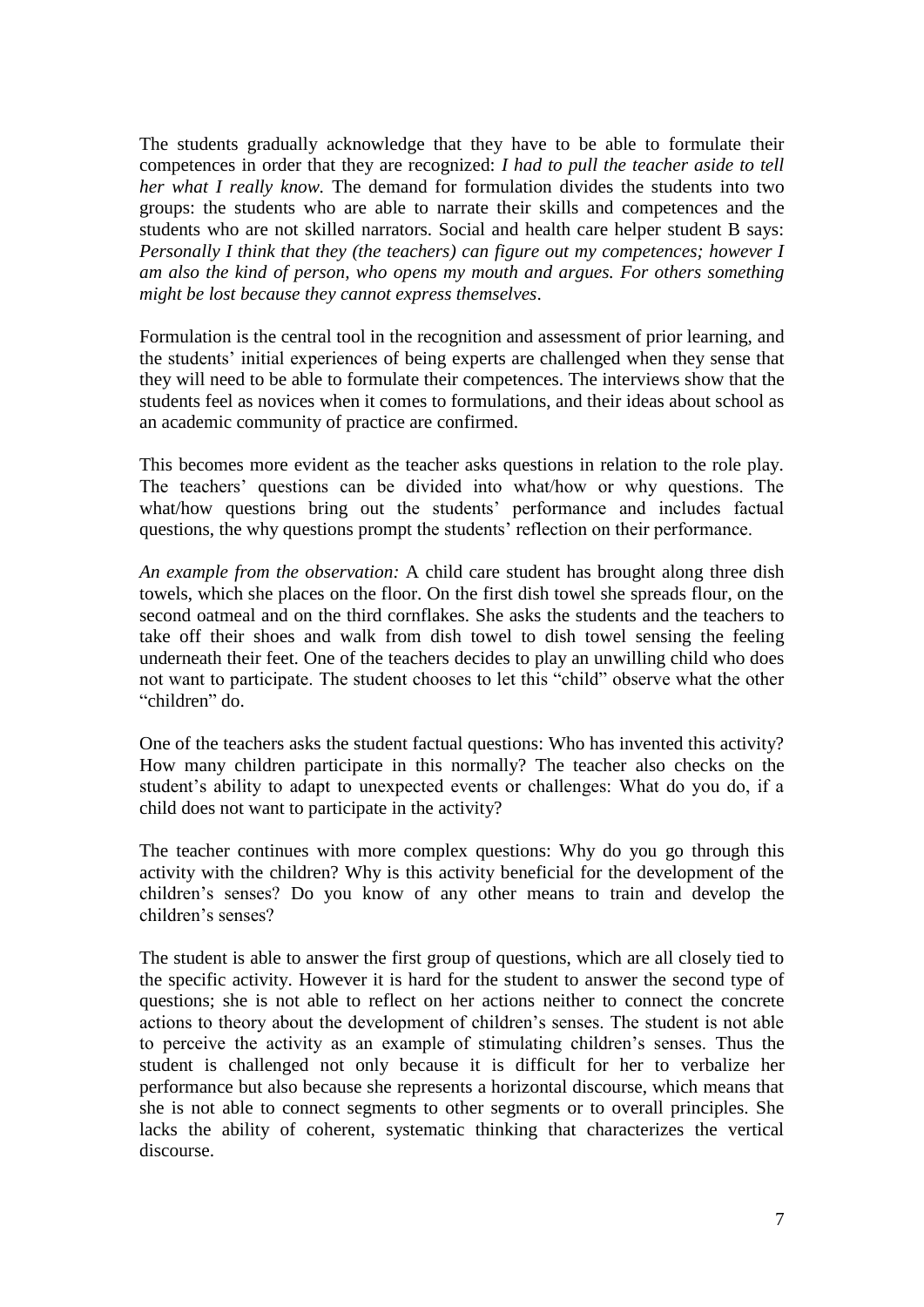#### *The students are interviewed by the teachers about their experiences and competences*

Based on the students" demonstrations in the classroom the teachers interview the students individually. The purpose of the interview is that the teacher modifies her impression of the student"s competences in order to accomplish the APL, i.e. assessing what the student needs to train and know in order to obtain the qualification as a skilled worker.

Many of the teachers have had jobs as child care assistants or social and health care helpers, and they are worried that they will base the APL too much on their tacit knowledge. So in order to be fair in their assessments they base the assessment on the formulations in the national learning outcome descriptions (LO"s) for the programs.

The use of LO's should do fair justice to the students' experiences and competences, as the LO"s describe what the students should be able to accomplish as skilled workers. The LO"s do not only emphasize the ability to perform but also the ability to reflect on performance. Through reflection the students demonstrate that they can generalize their specific experiences into general knowledge about e.g. sensory-motor development, hygiene or nutrition (from the horizontal to the vertical discourse).

In order to check the students' ability to generalize their workplace-based experiences into general knowledge, the teachers apply two types of questions. They ask students questions concerning their reflection on their procedural knowledge or knowing-inaction and they ask questions about the students" declarative knowledge such as: Which are the basic hygienic rules? Which are the main steps in children's sensormotor development?

The assessment of the students" prior learning is thus based on the students" ability for abstract thinking: to what extent are the students able to understand that the tasks they accomplish at work are examples of principles and theories?

The observations of APL and the interviews with the teachers and the students show that the process of APL changes the student from *an expert into a novice in the sense that as adult workers they felt as experts within their fields; however as students they feel that their expertise put at a trial because they have to explicate and reflect on their practical performance*. Gradually the students acknowledge the limitations of their competences and from being a rather self-confident professional practitioner [\(Schön 1983\)](#page-10-2) they develop into a newcomer in the school community of practice. The interviews show that eventually the students feel that they know far too little.

The social and health care student A, who was very confident about her competences, expresses in the interview that she learns a lot that she can use in her job. However she focuses on knowledge or advices that are closely linked to her particular job (horizontal discourse): *I have learned that when I enter one of the client's rooms I have to be somewhat careful and tranquil by drawing the curtains gently and give them some time to meet you.* One day this student does not turn up, and she never returns. The teachers do not know why and they cannot get into contact with her.

The social and health care helper student B says: *I have always performed rather well at school and this has motivated me for learning. I think that if you asked one of the*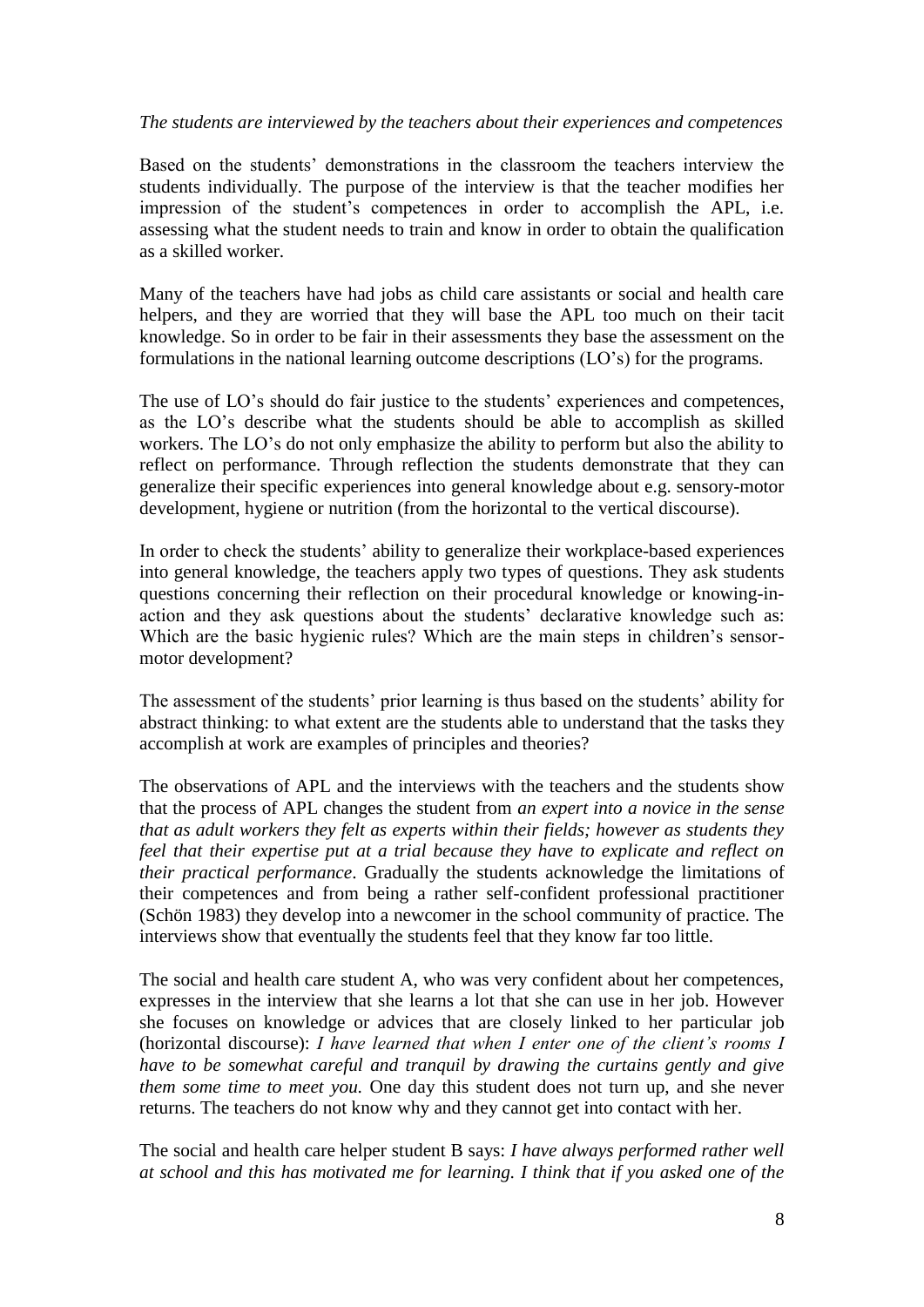*others they might tell you that they learn from each other; however I have worked so many years within this profession that I perceive myself as a teacher for the others. I myself learn by our reflections after the demonstrations*. The student loves learning and she feels at ease in a school community of practice. She is a good student, because she understands that the students should use their practical experiences as a launch pad for acquiring general knowledge. She has cracked the school code, and the result of the assessment of her prior learning is that she only needs a few weeks" training and education. She is very frustrated that she is not allowed into the whole course, and after she has completed her granted course weeks she keeps turning up at school occasionally to follow some of the lessons.

About the first days of APL the child care student says: *Every day I went home pondering whether I should stay or not.* However after a week she is gradually adapting to the school community of practice: *After the first week at APL I went to a staff meeting and I suddenly realized that I wanted to complete the qualification; I had learnt something which made me take a critical stand towards my colleagues whom I used to accept the way they were*. The student ends up saying: *Instead of all this* (= recognition and assessment) *so let me please complete the entire course. I want to learn the whole thing. From a financial point of view it is attractive to reduce the course; however I am here because I need knowledge… I have learnt that I need specific knowledge to argue for the things I want*. *I do not have to put up with anything!*

The student has been adopted into the school community of practice; she perceives herself as a peripheral participant who needs to learn a lot. She realizes that she is a novice in the school community and also in a way in her job. She distances herself from her former community of practice, becoming a critical observer of her colleagues.

# **Conclusion**

The three students that have been analyzed in this paper illustrate three kinds of development in relation to APL:

One student is not able to adapt to the community of practice in the school; she accepts to learn something that is closely connected to accomplishing tasks in her job. She leaves the APL course and the reason might be that she fears to lose her perception of being an expert.

The second student is familiar with school and book learning; she is familiar with the school community of practice and she does not feel threatened; rather she enjoys having the possibility of reflecting on practice. She is frustrated that she is able to obtain the qualification in record time.

The third student is gradually accepting the school community of practice. The consequence is that she feels that she knows very little and that she has to distance herself from her workplace community of practice. She is satisfied that her course is not reduced.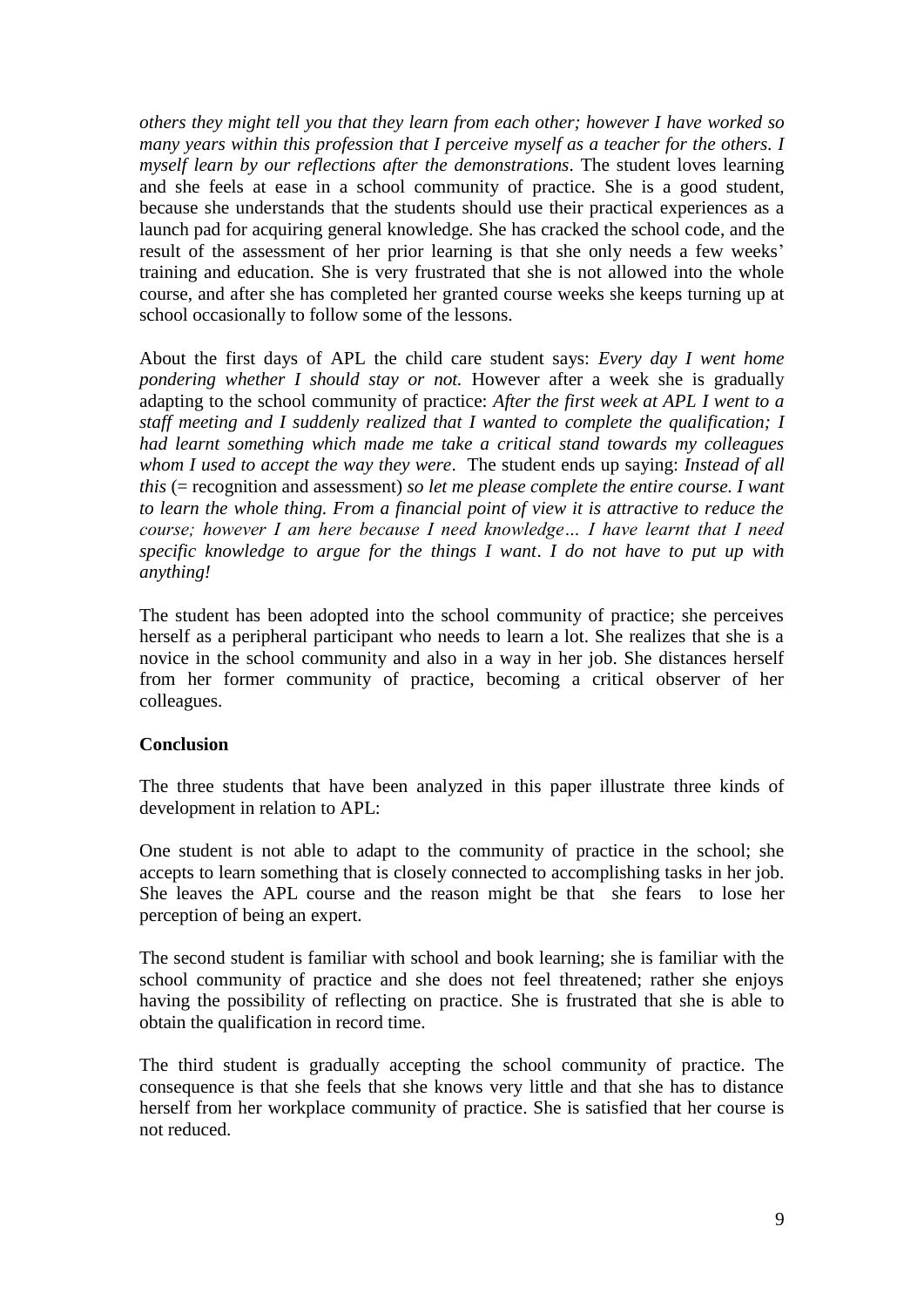The ordinary Danish VET programs are organized as dual programs in which the students alternate between school-based education and training and workplace-based training. The adult students in the course "From unskilled worker to skilled worker in record time" are automatically credited for the workplace-based training. However the study can contribute to the discussion of the value of practical experiences: are practical experiences fairly credited in educational programs? The study shows that the recognition and assessment of prior learning require that the students can verbalize their knowing in action and relate horizontal discourse to vertical discourse. Therefore the it is important to discuss whether the way of assessing prior learning is fair to students who have not have much if at all any academic training before. Is assessment of prior learning only fair to those who have cracked the school code?

#### **References**

<span id="page-9-0"></span>Author (2013). *Challenges in relation to assessment of prior learning*. City of publication: NERA.

Andersson, P. & Harris, J. (eds) (2006). *Re-theorising the Recognition of Prior Learning*. City of publication: NIACE.

Bernstein, B. (1999). Vertical and Horizontal Discourse: an essay. *British Journal of Sociology of Education*, 20: 2, 157-173.

Cooper, L. H. and Harris, J. (2013). Recognition of prior learning: exploring the "knowledge question". *International Journal of Lifelong Education*, 32: 4, 447-463.

<span id="page-9-3"></span>Dreyfus, H. L. and S. E. Dreyfus (1986). *Mind over machine. The power of human intuition and expertise in the era of the computer*. Glasgow: Basil Blackwell.

EVA (2010, a) Anerkendelse af realkompetencer i nordisk perspektiv. (Eng: APL in a Nordic perspective) Danmarks Evalueringsinstitut.

EVA (2010, b) Anerkendelse af realkompetencer på VEU-området mv. Undersøgelse som led i overvågning af lov nr. 556 af 6. juni, 2007). (Eng: APL in CVET et cetera. Investigation as part of supervision of lae no. 556 June 6, 2007). Danmarks Evalueringsinstitut.

Kyndt, E., Govaerts N., Claes, T., De La Marche, J. & Dochy, F. (2013 a). What motivates low-qualified employees to participate in training and development? A mixed-method study on their learning intentions. *Studies in Continuing Education*, 35:3, 315-336.

<span id="page-9-1"></span>Kyndt, E., Govaerts, N., Keunen, L. & Dochy, F. (2013 b). Examining the learning intentions of low-qualified employees: a mixed method study. *Journal of Workplace Learning* 25: 3, 178-197.

<span id="page-9-2"></span>Lave, J. and E. Wenger (1991). *Situated learning. Legitimate peripheral participation*. Cambridge: Cambridge University Press.